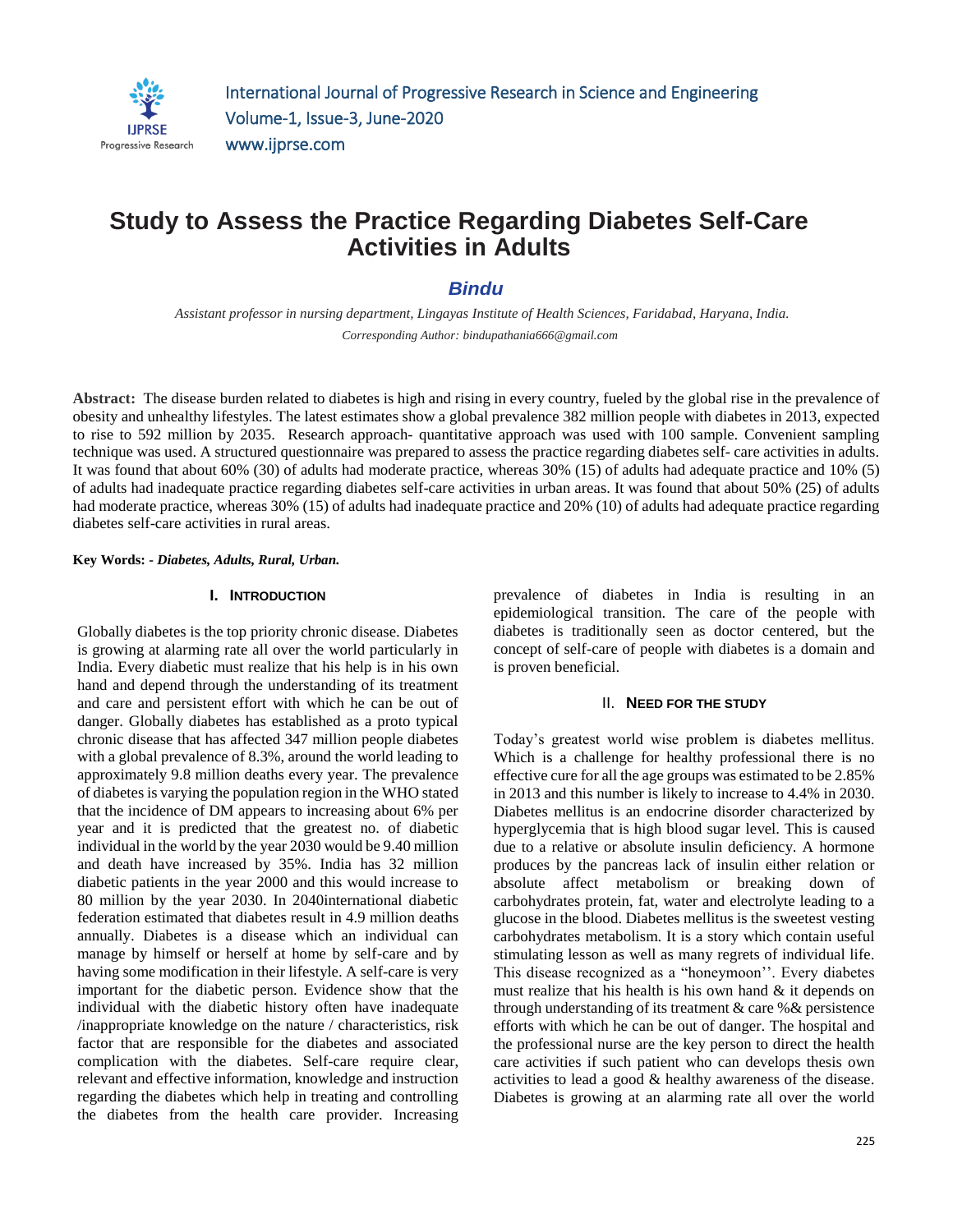

www.ijprse.com

particularly in India. It is estimated that these are currently 25 million diabetic patients in India.

## III. **METHODOLOGY**

Research approach- quantitative approach with 100 sample. convenient sampling technique was used. A structured questionnaire was prepared to assess the practice regarding diabetes self- care activities in adults.

*Section A*: structured knowledge questionnaire to assess the demographic data of adults such as age, sex, education qualification in, Haryana.

*Section B*: check list to assess the practice regarding diabetes self-care activities.

- An informed consent was obtained from adults after proper explanation about the purpose and usefulness of the study.
- Participation on voluntary basis.
- Confidentiality and anonymity was maintained.

## **IV. RESULTS AND DISCUSSION**

SECTION A – Description of sample according to demographic characteristics by frequency and percentage.

Table 1.a - Frequency and percentage distribution of demographic profile of adults with respect to Age.

| S.No. | Demogr<br>aphic<br><b>Variabl</b><br>e | <b>Character</b> |    | $\frac{0}{0}$ |
|-------|----------------------------------------|------------------|----|---------------|
| 1.    |                                        | $18 - 30$ Year   | 13 | 13            |
| 2.    | AGE                                    | 31 - 45 Year     | 36 | 36            |
| 3.    |                                        | $45 - 55$ Year   | 51 | 51            |

 The above table represents the age distribution of adults who have participated in the study. 51% (51) adults were in the age group of 46-55 years, 36% (36) adults were found in the age group of 31-45 years and 13% (13) adults were found in the age group of 18-30 years. The maximum participant in the research study was from the age group of 46-55 years.

| S.No. | Demograph<br>ic Variable | <b>Character</b> |    | $\frac{0}{0}$ |
|-------|--------------------------|------------------|----|---------------|
| 1.    |                          | Male             | 55 | 55            |
| 2.    | <b>GENDER</b>            | Female           | 45 | 45            |
| 3.    |                          | Others           | 00 | 00            |

Table 1.b-Frequency and percentage distribution of demographic

profile of adults with respect to Gender.

 The above table represents the Gender distribution of adults who have participated in the study. 55% (55) adults was Male and remaining 45% (45) adults was female and No Adult found in other Gender Group. The maximum participant in the research study was from Male Gender Group.

Table.1.C - Frequency and percentage distribution of demographic profile of adults with respect to Education.

| S.<br>N<br>0.    | Demographic<br><b>Variable</b> | <b>Character</b>  |    | $\frac{0}{0}$ |
|------------------|--------------------------------|-------------------|----|---------------|
| 1.               |                                | Primary Education | 23 | 23            |
| $\overline{2}$ . | <b>EDUCATION</b>               | Under-Graduate    | 31 | 31            |
| 3.               |                                | Graduate          | 43 | 43            |
| 4.               |                                | Post-Graduate     | 03 | 03            |

The above table represents the Education distribution of adults who have participated in the study. 43% (43) adults were Graduate, 23% (23) adults had primary education, 31% (31) adults were under-graduate, and 3% (3) of the adults were post-graduate. The maximum participant in the research study was from Graduate group.

Section B - Assessing the level of Practice regarding diabetes self-care activities among adults in Urban and Rural areas

The below table.2. a shows the overall practice of adults regarding diabetes self-care activities in urban area. About 60% of adults had moderate practice, whereas 30% of adults had adequate practice while 10% of adults had inadequate practice regarding diabetes self-care activities.